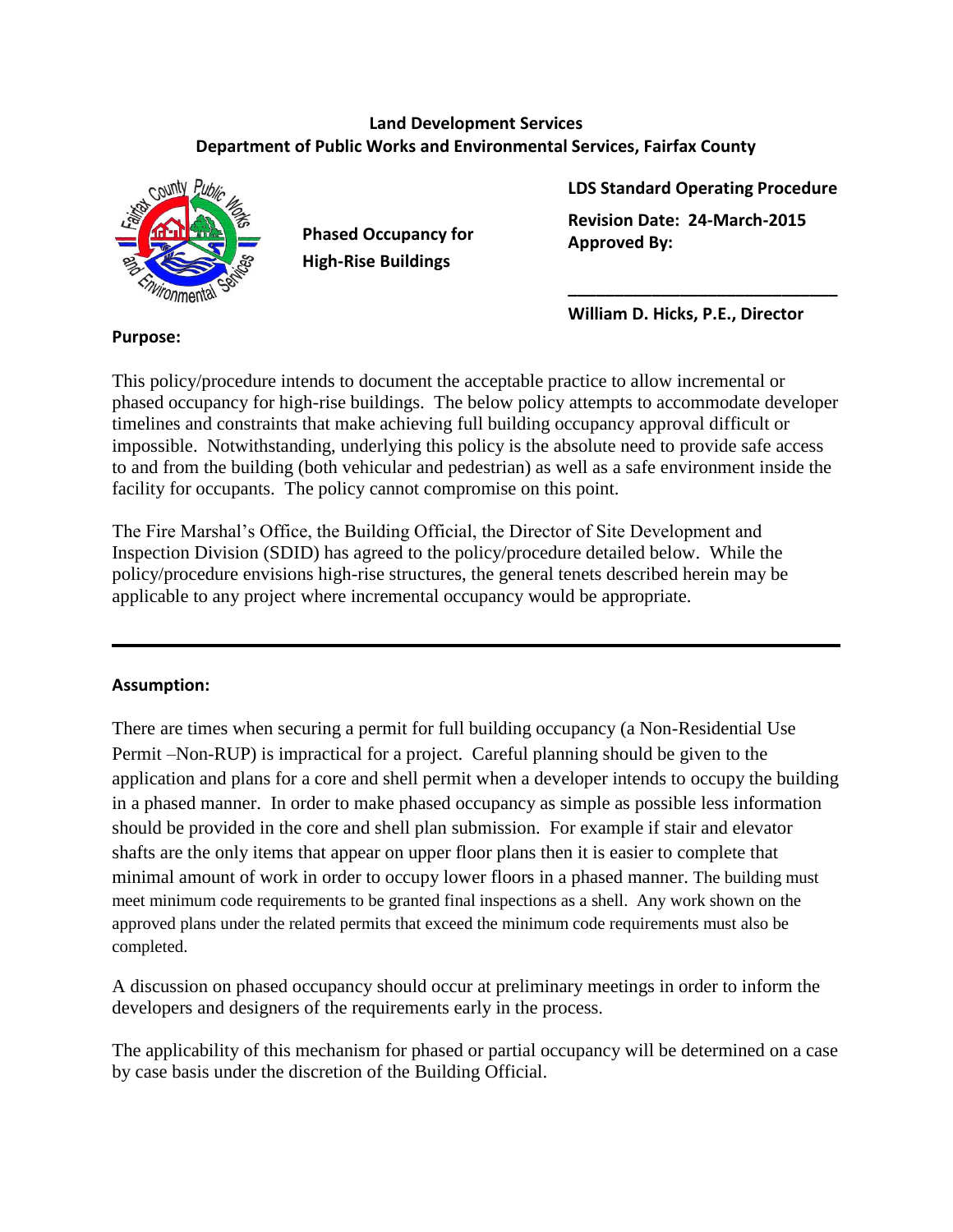#### **Responsibilities and Requirements:**

The following items **MUST** be completed before considering incremental occupancy:

- *1. Safety* [Lead Agency: Building Official and Director, Site Development and Inspections Division]
	- The site and building must be safe and accessible to the public prior to occupancy.
- *2. Building Core and Shell Permit* [Lead Agency: Building Official]
	- All trade (mechanical, electrical and plumbing) and building permits for the core and shell must have passed final inspection.
	- Garages associated with the building core and shell permit must be completed when providing required parking.
- *3. Fire Inspections* [Lead Agency: Fire Marshal]
	- Sprinklers All sprinklers must be installed, inspected and passed for all levels of the building. Note that on unoccupied floors of levels where ceilings have not yet been installed, the sprinkler heads shall be turned up within twelve inches of the deck. The building space should be clean, free of combustible storage and ready for tenant build-out.
	- Fire Sprinkler System Flow Switches and Tamper Devices Fire sprinkler system flow switches and tamper devices shall be connected to the fire alarm system and tested.
	- Central Station Monitoring Required dialer testing must have been conducted and approved and central station monitoring system online and operating.
	- Fire Alarm Building core and shell fire alarm shall be completed and approved; fire alarm for floors to be occupied shall be completed, inspected and approved. An additional buffer zone of two floors above and two floors below the occupied floors must exist. In this buffer zone, the fire alarm must be complete, inspected and approved.
	- Fire Lanes Fire lanes must be inspected and approved.
	- Smoke Control and Stair Pressurization Smoke control and stair pressurization must be tested and approved where applicable.
	- Occupancy Inspection the fire marshal core and shell occupancy inspection must be completed and passed before any portion of the building is occupied.
	- Emergency Key Boxes Emergency access key boxes installed.
- *4. Site Plan/Work* [Lead Agency: Director, Site Development and Inspections Division (SDID)]

In general, site work must be substantially complete and free of construction hazards before allowing occupancy of any part of the building. All grading and landscaping around the applicable structure or structures requesting occupancy must be completed. Refer to the Fairfax County Zoning Ordinance Section 18-704 – Minimum Requirements

Rev. 24-Mar-2015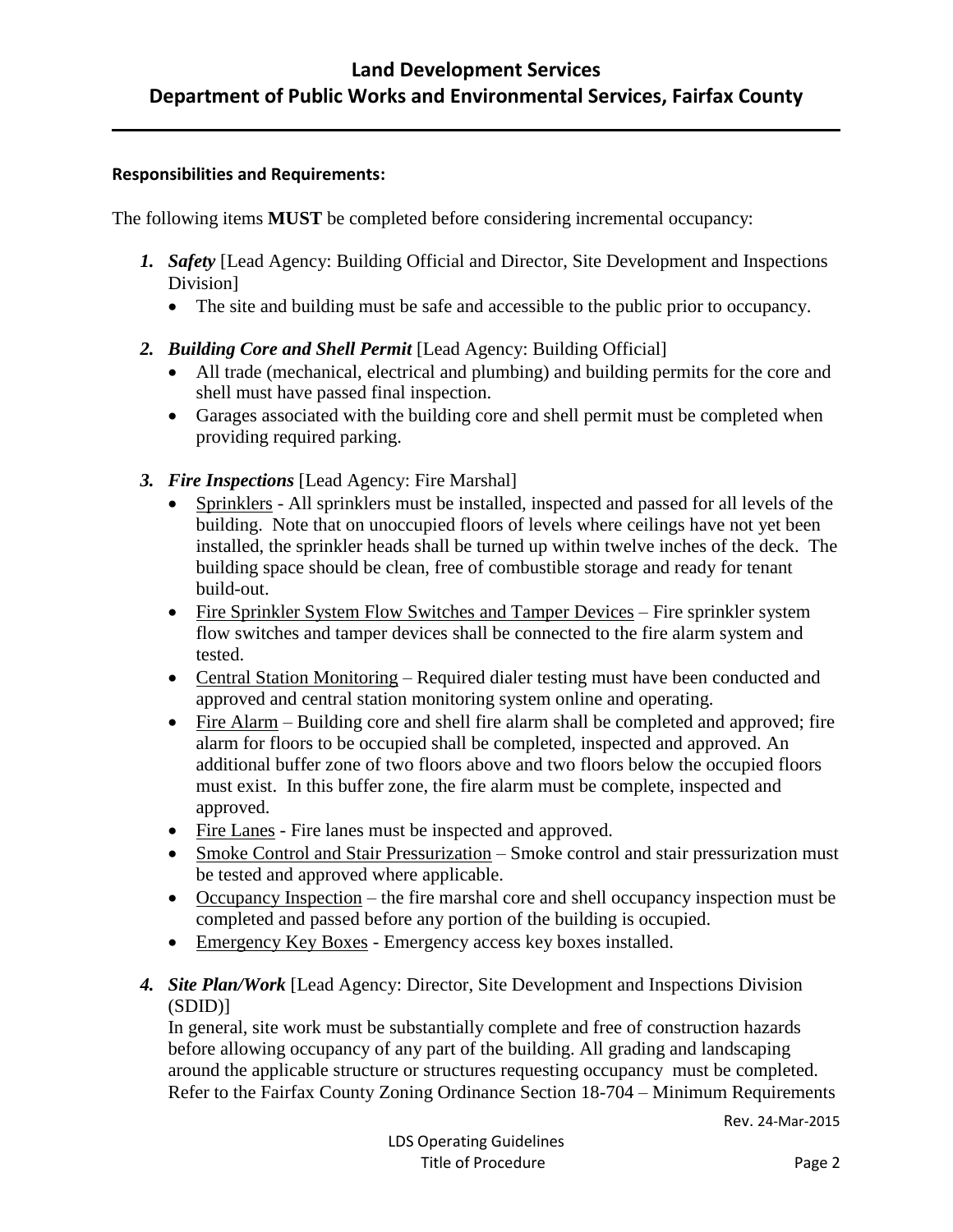for issuance of RUP or NON-RUP for more details. Notwithstanding, the following list offers key items of focus:

- Final Grade The area associated with the occupied facility must be final graded.
- Sodding and Seeding Sodding and seeding must be completed. An exception may be granted in the winter when seeding, sodding and/or final grading is not possible due to inclement weather conditions.
- Landscaping Landscaping and screening requirements must be completed.
- Proffers and/or Special Conditions All proffers and/or special conditions must be completed. There may be proffers or special conditions that must be met prior to the first non-residential use permit.
- Pedestrian Access Ways All lead walks, sidewalks, curb cut ramps with detectable warning surfaces must be installed.
- **5.** *Building Permits Subsequent to Issuance of the Core and Shell Permit* [Lead Agency: Building Official]
	- Tenant Improvements or Full Building Permits Tenant improvement or full building permits must be obtained and receive final inspection approval for the areas proposed for occupancy. Non-RUPs will not be issued from a future tenant permit.
	- Trade Permits All trade permits must have a final inspection and approval for the area proposed to be occupied.
- *6. Elevators* [Lead Agency : Building Official and Elevator Inspectors For Fairfax County]
	- Core Elevators for Use by Occupants– Core elevators must be operational and levels not available to occupants of the building locked out.
	- Core Elevators Designated for Construction Core Elevators designated for construction shall be identified and passengers/occupants shall not be allowed to use construction elevators. Note that construction elevators shall be used exclusively for the transportation of construction materials to other floors or the contractor may choose to use an exterior construction hoist. All construction elevators are required to be inspected every 30 days.
	- Exterior Construction Hoists Exterior construction hoists are generally located on the corner of buildings. Consequently, those dwelling units or tenant spaces proximal to the hoist must be taken out of service until the hoist can be removed to prevent unauthorized use of the hoist.
- **7.** *Construction Materials and Equipment* [Lead Agency: Building Official, Fire Marshal and Director, Site Review and Inspections Division]
	- Construction Materials Construction materials must be removed. All construction materials including but not limited to dumpsters, debris, future building packages, stacks of plywood, and lumber cannot be stored in fire lanes, parking spaces, accessible parking spaces or parking garages.